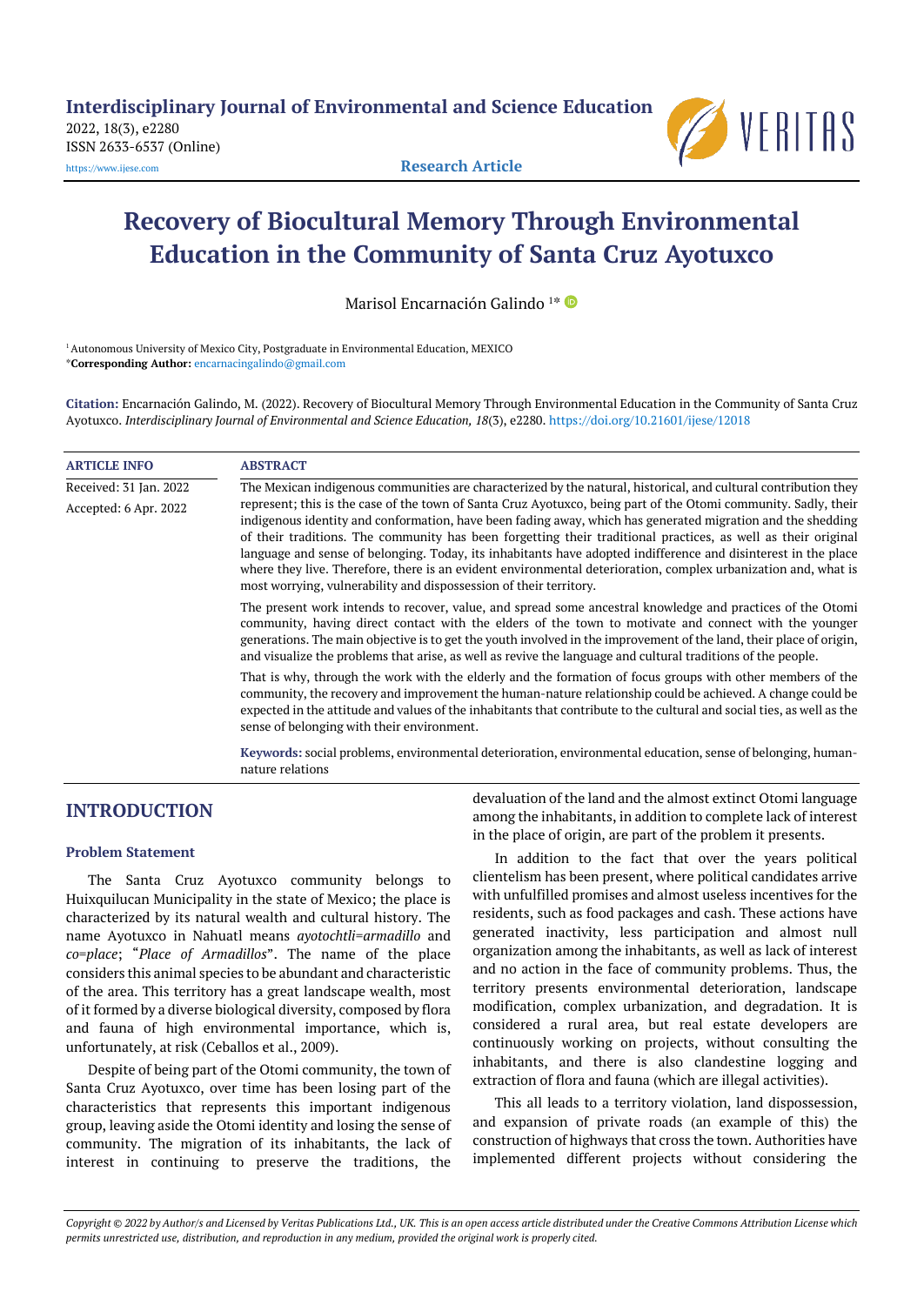opinion of the inhabitants but are always justified by arguing the benefits for the community (La Jornada, 2019).

## **Justification**

The disconnection of the inhabitants with their place of origin leads to disinterest and indifference towards the environment, leaving aside the problems that it may suffer, which results in social and environmental complications. Therefore, it is necessary to take measures and actions that may give some visibility to the problems faced by the community of Santa Cruz Ayotuxco. The actual inhabitants need to get involved in finding the solutions to their problems to improve their relationship with the territory and establish links, related to their rich cultural heritage.

## **Research Questions**

- 1. What are the reasons why the community of Santa Cruz Ayotuxco has been losing the Otomi identity, as well as the traditional knowledge and practices of the territory?
- 2. How can the sense of belonging to the community and its values be recovered through environmental education?

# **General Goal**

The research seeks to recover part of the ancestral knowledge of the Otomi community, as well as some traditional practices, which could involve the inhabitants of Santa Cruz Ayotuxco in actions that may improve their relationship with the territory; and establish links so they may envision the social and environmental problems that they face.

The recovery and revaluation of the historical traditions could provide a wide range of ancestral knowledge and allow individuals to gain new information about social structure and elements of nature, as well as recognize the relationships that are established between them, the processes or dynamics and their practical potential. Traditional knowledge goes beyond what is recognized (Toledo, 2009).

This will empower the cultural values and life of the community, which needs to recognize the past, using present elements to establish a positive dynamic relationship. Therefore, this research aims to provide a methodology based on environmental education that strengthens the values and attitudes of the inhabitants of the community, that may contribute to establish what is necessary and significant for the people and may rescue ancestral knowledge in the search for identity. All this may create a sense of belonging and strong ties with the land that may be positive for the environment.

# **RESEARCH BACKGROUND**

## **Lost Identity of the Otomi Community in Santa Cruz Ayotuxco, in the Face of Western Thought**

Mexico is a multifaceted country with a great flora and fauna diversity, but in addition, it carries with it the attractive of an important cultural component that enriches it and makes it unique. In its structure it houses the cultural heritage of a community with tangible and intangible goods. Therefore, the

cultural heritage of each town is made up of the cultural objects that prevail, either with their original meaning or as part of their historical memory (Batalla, 2004).

These cultural objects have great relevance, because through knowledge and different ways of seeing the world, alternatives can be developed in the face of the current environmental and civilization crisis.

Mexico is not a culturally unified society; on the contrary, it is characterized by differences and inequalities. Mexican society has its historical origin in the coexistence, for millennia, of different communities that inhabited it and prevail through surviving cultures in the national territory. The historical past of the country is well documented in the face of the subjugation and colonial domination, as well as invaders who arrived in these lands just over 529 years ago, this is five centuries; "it is known that many people around the country were prey to the conquerors subjugation, disfiguring their roots and identities" (Romero, 2002).

Despite the five centuries of a colonial regime, they did not eliminate cultural differences in the new Hispanic society. The conquerors altered many cultural contents, both in indigenous cultures and in the Creole variant of Western culture. Despite this misfortune, the people had the capacity to adapt, maintaining in a certain way the logic of their previous organization, following their beliefs and traditions. They subsisted as constituted towns or family groups, unified by a territory (Alvares, 2011).

Such is the case of Santa Cruz Ayotuxco community, which like other Mexican territories, suffered the atrocity of the conquerors when they were stripped off from their lands, and their Otomi indigenous identity, forced to radically change their customs; being reduced at first by colonizers, passing into the hands of the Creoles and later of "mestizos", who adopted the colonizing mentality of their predecessors. For centuries, they tried to eradicate various indigenous practices and customs, wanting to exterminate them, prohibiting their forms of worship, and forcing the community to adopt the Catholic religion (AHMH, 1871).

As Batalla (2004) mentions,

"an exclusionary dominant culture was generated, which was not part of the cultural heritage, and coexisted in opposition to the culture of the dominated groups."

So, over time, a mixture of Western culture and indigenous practices was founded, which incorporated elements of Western origin by imposition and tried to unify it with the cultural heritage.

The Otomi community went through an evangelization process, but continued to maintain a social system, in which characters of the traditional indigenous social organization prevailed. They experimented a social organization that brought together the members of the community around religiosity (Korsbaek, 1996). In addition to the prevalence of community work, where cyclical activities were developed by individuals or families for agricultural processes, there was also a constant transmission of information and therefore a communitarianism in the knowledge of biophysical environments. This does not exclude what Batalla (2004)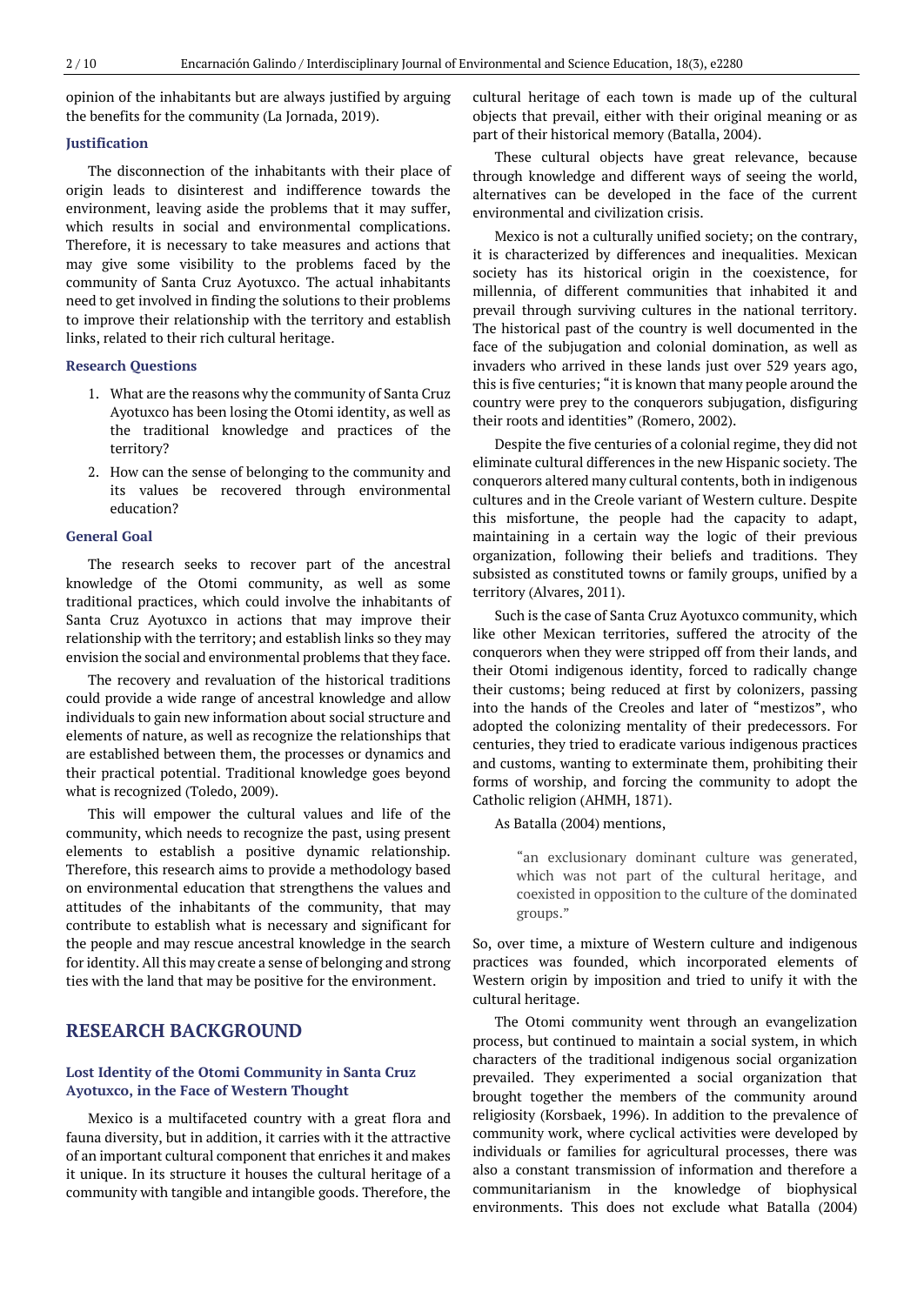expresses about the "social-communitarian" practices for the things they could still exercise autonomously. So, it is about the religious but also the cultural and environmental epistemic (Batalla, 2004).

Faced with the colonizing vision of not rescuing anything from the "Indian cultures", and denying them the value of existence, in addition to being excluded, they were forced to reconfigure themselves to survive, marking a clear separation between colonizers and colonized, and that therefore the cultural heritage was not recognized. Culture has and inseparable link with power. Of course, the relationship between culture and power implies not only the simple possession or access to materials and products, but also a structure of distribution of knowledge, skills and means that served and favored the colonizers (Portal, 2013).

The domination by the colonizing groups resulted in the artificial construction of culture where only certain traits were integrated, but others that were also important for the community were left aside. All this, as a selection of the dominant groups, which declared a certain heritage valid, leaving out a series of knowledge, languages, worldviews, practices, and elements, as part of its elitist character, thus denying the pluralism of Mexican society, in the nonconservation and valuation of the national culture and heritage. To this day, that rejection of the original culture prevails as imposition and domination in some way. The denial and rejection of the original culture created the risk of loss of identity and sense of belonging (Romero, 2002). Therefore, for the purposes of this work, the causes of identity loss and the implications it had on the environment and habitat, are considered important, especially for the Otomi indigenous community.

## **The Importance of Identity for Indigenous People**

To achieve the goals of this work, the elements that form culture and identity must be considered. Culture is, following Batalla (2014), the collection of elements that accumulate over time, that a specific society recognized as its own throughout history, which are transmissible from generation to generation, where some are still valid, and others are protected in historical memory. Culture is dynamic, constantly transformed, to adjust to the changes that occur and to transform reality itself. It is an incessant process that obeys internal and external factors and that translates into the creation or appropriation of cultural goods of various natures that are added to the pre-existing good or that replace them, according to the specific circumstances of each case. The most outstanding concept that is emphasized by Batalla (2014) is that every community has a culture, so people have and manage a collection of ways to understand the world.

When a series of elements are excluded, that community may fall into the error of permanently losing the knowledge that complements cultural heritage so that creates a disconnection with identity. It is pertinent to note that the inhabitants of such community are forced to rebuild their historical borders. Consequently, the territory of the people is modified by several factors such as the loss of their symbolic link with the land. Without the territory and natural resources, as key elements of belonging, that bond begins to be lost, leaving the cultural identity incomplete.

That is why, when talking about belonging, it is understood as a culturally determined appropriation practice in time and space. This temporal-spatial appropriation is constructed from networks of kinship, belonging, and meaning related to a territory and social organization. It also relates to the festivity universe, implicitly or explicitly linked to ethnicity (Portal, 2013). For the native indigenous population it is important to maintain their complex ritual system, whose center is the patron saint festivities. These annual festivities give life to a specific modality of social organization anchored to kinship, local history, and memory. The territory of the original population is not only a geographical variable, but fundamentally a historical construction and a cultural practice. This cultural practice that distinguishes a community generates a concept of collectivity that gives them power against others and from which they extract their sense of belonging (Enríquez, 2011).

Therefore, it is important to recover the physical dimension and the symbolic dimension of culture. This "symbolic form", that Ernst Cassirer defines (quoted in Gomez, 2014),

> is an underlying dimension of culture that endows the different social manifestations of a community at a certain time with unified identity and that gives them meaning.

This dimension of the symbolic form that Hans-Georg Gadamer calls "common sense", which founds the community and represents it; constitutes the historically accumulated experience of the people that is transmitted from generation to generation, through the formation of the new generations (Gomez, 2014). The community represents the origin and the starting point, as a precedent of the pre-Hispanic, the colonial and the contemporary, giving soundness to the kinship relations, the social organization in a territory, and the ritual system, that constitutes the collective dimension.

## **Importance of Environmental History**

The participation of the elderly in the knowledge recreation and transmission opens an inquiry that may define the environmental and cultural processes; giving a guideline to the relationship that should exist between society and nature. It is useful to recover the concept of environmental history, which in the words of Leff (2001) is, the encounter of differentiated rationalities; as well as a vast field of study of the impacts of different production systems and social developments related to the transformations of their natural base, including the overexploitation of natural resources and environmental degradation. Leff (2001) also addresses the analysis of patterns in the use of resources and nature appropriation. The interrelations between economic, political, and cultural structures, as well as ecosystem settings may condition the sustainability of a given territory.

Not only denial and cultural elitism damage the identity of indigenous populations; so, does the environmental destruction that is part of the impacts of development, progress, and modernity; causing the disappearance of ethnic groups. Therefore, environmental history shows us the ecological complexity in history and opens the possibility to construct an environmental rationality; it establishes the link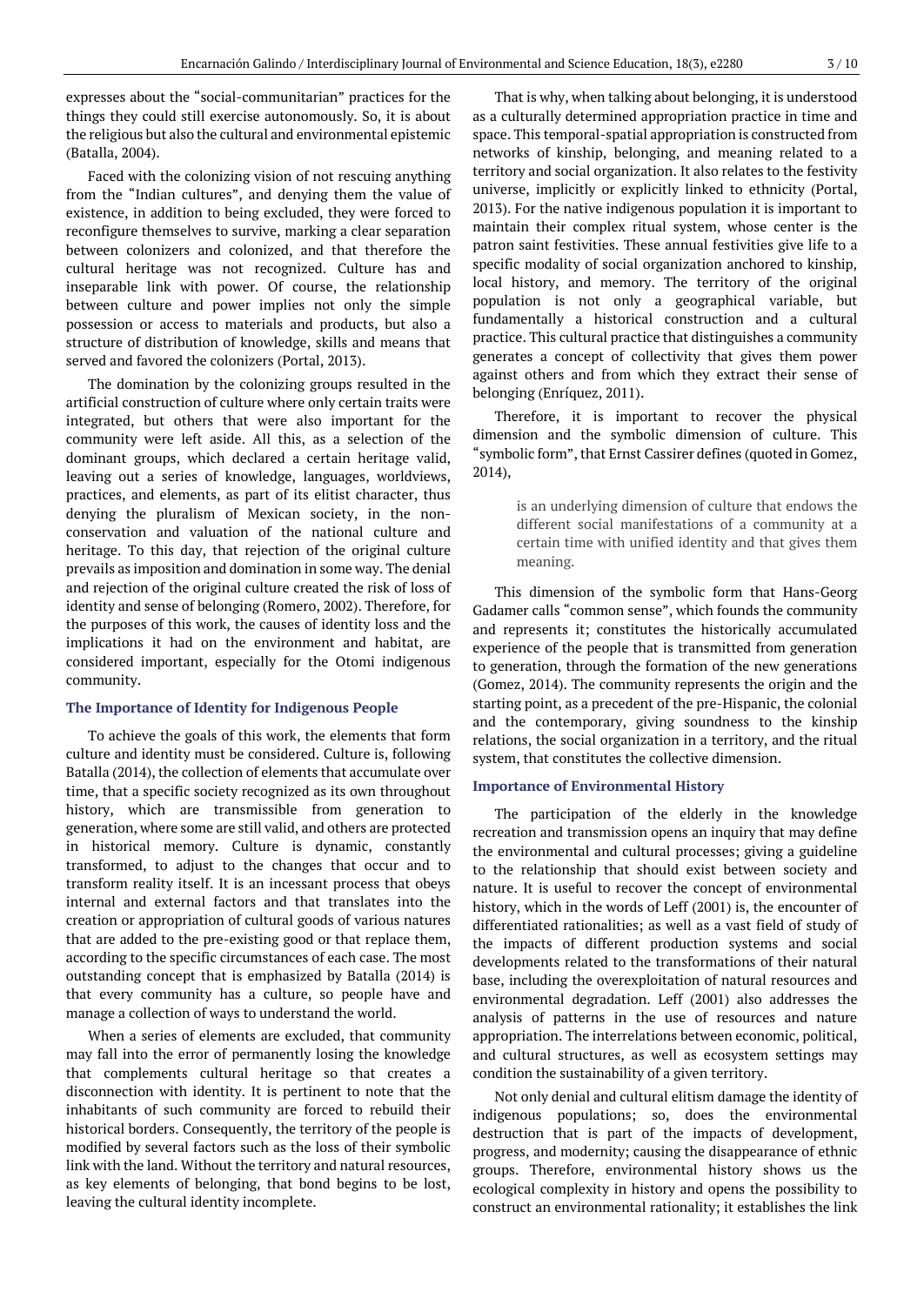between the unsustainable past and a sustainable future. This will open our eyes to what appeared invisible (Leff, 2001).

Environmental history emphasizes the transformations of the environment by human action, such as the processes of colonization, commercial exploitation, technologies, and everything associated with progress and modernity. This allows us to understand the economic, ecological, and cultural rationality about the use of nature; also understand about the rescue and traditional knowledge of the different cultures in the environment. That is why environmental history restores everything that was considered in oblivion.

In this environmental complexity, as Leff (2001) mentions

"there is an identity reconfiguration which is reborn from the silence of history, and that is where the ethnicity and ancestral traditions are reaffirmed. In this reconfiguration, the identity origins are updated, it is reaffirmed in a will and a desire to be defined through the ethnic combinations and the hybridizations with nature and culture."

That is why the primary interest of this work is the recovery of the Otomi culture, and that through environmental history, a hermeneutic way is opened for the study of the different actors' narratives throughout history, taking into consideration their visions and relationships with the environment. The silences and the history of unspoken stories may be obtained through a historical review (Leff, 2001).

Environmental history should rescue the ancestral knowledge; that may allow the community to reconstruct their views of the world, traditions, and practices on the use of resources. In this sense, Leff (2001) makes it clear that the aspect of environmental history requires the method specification to address the ethnic bias and the identity reconfiguration, approaching the dialogue and investigating the historical memory and tradition of individuals.

Therefore, hermeneutics plays a preponderant role, when it comes to interpreting these cultural expressions, which are carried out through ethnographic work, "dense descriptions", which lead the interpreter to gain access to the conceptual world in which our case subjects live.

#### **Environmental Education Proposal**

From an educational point of view, we seek to influence the transformation and recreation of values, which may motivate the inhabitants towards a positive relationship with the world, nature and with themselves to improve the environment in which they live and develop (Terrón, 2018).

Therefore, environmental education will permeate the various meanings that converge in educational theory. Environmental education for this work, places it as a learning process where it allows knowledge to be multidirectional (through learning communities) in addition to including values, capacities, skills, which allow subjects to transform their reality; in an individual and collective construction at the same time.

In an education from the indigenous peoples, symbolic shared with and for the community, preserved and elaborated from the past from one generation to another, in order to maintain the identity and cultural way of life. For this reason,

environmental education should tend to value culture, the rules of coexistence with nature and with society.

In an education that strengthens their identity and their sense of belonging. A comprehensive education that takes into account reality in all its complexity, without fragmenting it, and in its different dimensions, analyzing the facts and processes of the total context.

From a pedagogy that goes beyond transmitting the "tools of culture". If not in a critical pedagogy that reflects on the education that is being acquired and that warns of damage to the environment.

For this work, the original people are considered as key actors in the understanding of the fractured relations of society due to hegemonic thinking, considering their relationship with the environment as an alternative to the environmental problems that may affect society.

Following this idea, the ancestral knowledge possessed by the original people serves as a basis for the development and construction of strategies in environmental education that may lead us not only to reflect, but to think about the possible solutions for environmental and social degradation. We should open ourselves to new epistemological visions to develop a thought process based on the construction and deconstruction, that may lead to the recovery of the autonomous spirit, giving way to a new rationality.

Hermeneutics serves as a tool to support research on the recovery of the ancestral knowledge of the Otomi people of Santa Cruz Ayotuxco, providing a different view to understand particular facts and generate new principles, which may go beyond the borders imposed by modern science concepts and methods (Grondin, 2002).

It is important to consider hermeneutics as the art of interpretation, and that on a philosophical level, it leads to the interpretation of the world and culture. Therefore, hermeneutics considers different cultural systems and analyzes all the visions. To consider the ideology and meaning of the people it must necessarily go through certain principles (Beuchot, 2009).

To consider the vision of the people it is necessary to understand the relations they exercise between them. Everything is related to everything, and the different realities belong to each other in a harmonious way, in a mutual bidirectional way, so there is a principle of correspondence. This principle acts above everything else in the symbolic, ritual, celebratory and affective levels since correspondence implies the dependence in which the human being acts with respect to the cosmos (Beuchot, 2013).

For the indigenous communities there are certain principles of great consideration, such as the principle of reciprocity by making visible that for each action there is a response, as a contribution. It is not about economic importance, but it goes much further, an act that is part of the cosmic world. For this reason, among indigenous people there is a system of cooperation and solidarity, that goes beyond a spiritual power, which forces people to return a gift or favor, and accepting something means accepting it in its spiritual essence. A form of exchange that generates reciprocity relationships and connections is a matter of coexistence (Estermann, 1998).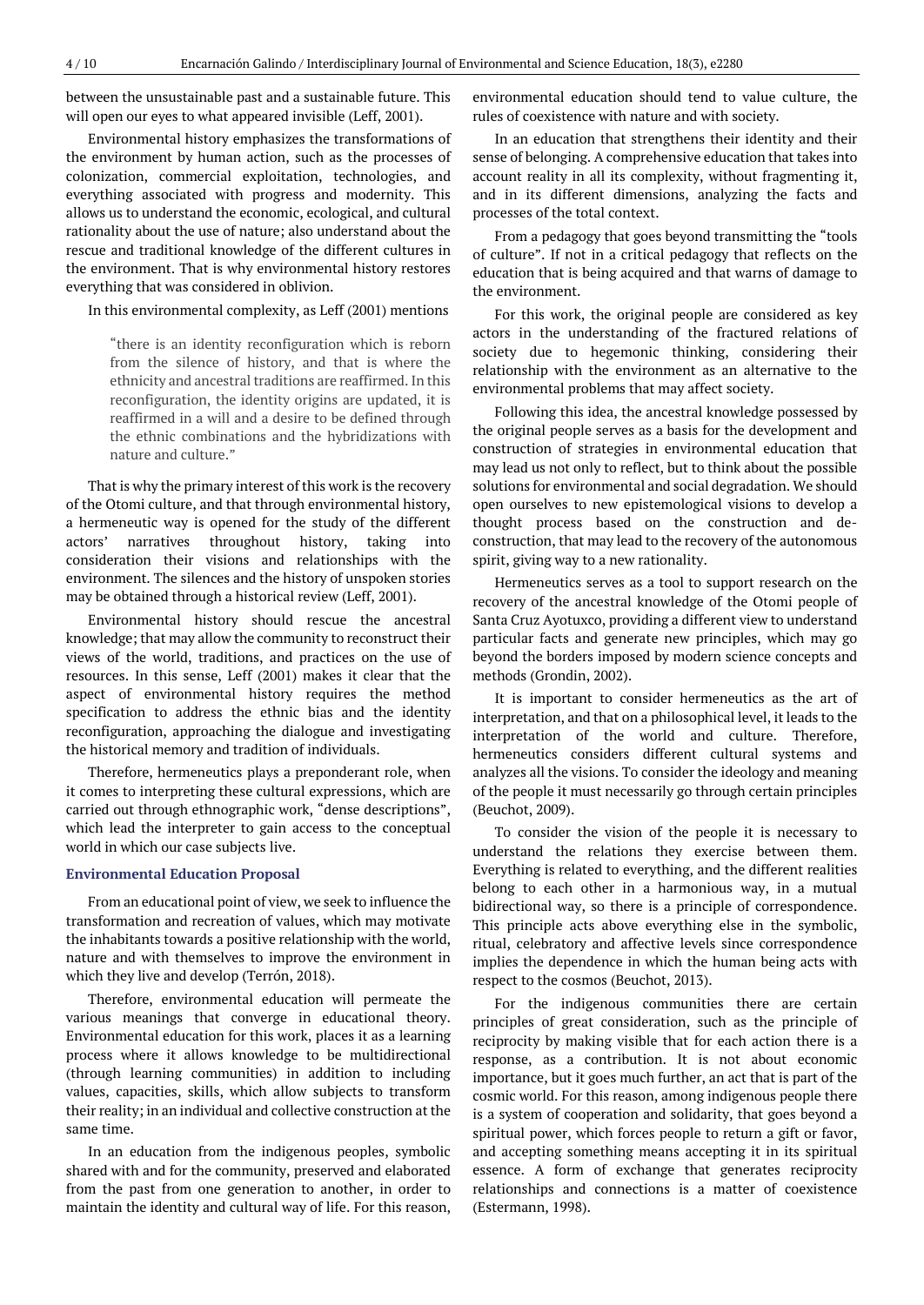The path of hermeneutics should be taken from the interpretation of the communities, in their understanding of culture and thought. Therefore, it must consider many aspects and areas that support the pedagogical processes. In this type of educational processes, memorization does not work, but it should be based on true experiences, which mark the people´s lives with the intention of reconfiguring their identity. The goal of these teachings is the construction of a person that is not made alone, but that is part of a community (Eliade, 2001).

Knowledge is based on traditions and social practices related to a certain space, time, language, and culture, which appear as horizons of human existence (García, 2012). Hermeneutics focuses on action to understand its meaning and locate it in the methodological, ontological, and epistemological planes, with the individual at the center of the experience (López, 2013). This suggests that there is a unity between the individual and the investigated object.

As a method, hermeneutics is established in a dialogue with the past and with others. A conversation in established in which something is expressed that is not exclusive to the original author, nor to the interpreter, but is common to both. From there, both parties tend to understand and make themselves understood by a common language and shared opinions. That is why language constitutes openness and the possibility of significance, through dialogue and interpretation, aiming at the construction of meaning. People´s identity is configured by being part of certain processes, through dialogue and negotiation (Leff, 2000).

From the hermeneutic perspective, the role of the environmental educator can be considered as an interpreter of the links and the different senses of the society´s environment. Environmental education would be contributing to the broadening of the understanding of society-nature relations. (Carvalho, 2000). Education must be directed towards the problematization of social interests. Opening educational practice to understanding the possibilities and to the commitments towards environmental problems, could strengthen and help build a socio-environmental ethic that contributes to the construction of a more environmentally just society.

The complexity of environmental conflicts escapes the dominating positivist rationality; and in this situation the social, cultural diversity, traditions and indigenous knowledge are minimized, and therefore there is a high risk of their disappearance. However, cultural diversity has been until now, the only way towards a sustainable society, because of the knowledge and connection with nature. From the hermeneutic position, according to Leff (1998), one could contribute to an education that is oriented by the desire to *"learn to learn the environmental complexity"* and that a dialogue of knowledge could be very productive. In this sense, the non-formal educational dimension of environmental practices could be infused to the rest of the community.

In this way, hermeneutics offers an appropriate comprehensive vision, capable of welcoming diversity, which makes it strategic towards a sensitive listening to the dialogue between traditional knowledge and modernity, that combines science with other types of consciousness. This interchange as a methodological alternative in the recreation of the

community´s ancestral knowledge involves a local knowledge approach without violating its nature. Problems should be addressed by the research with the participation and involvement of key stakeholders. The dialogue will depend on the will to break down obstacles (such as the generation gap, and gender notions, and others). To achieve these dialogic processes, it is necessary to deconstruct and reconstruct scientific and abstract frameworks with significant concepts developed and understood on a local scale, allowing the recognition of complex phases and processes.

This dialogue highlights the recognition, recovery, and valorization of local knowledge, signifying its identity and positioning itself in a framework as part of a resistance to the dominant culture, which transcends the time and space of classical scientific knowledge. A dialogue gives new dimension to the diversity of knowledge in the construction of science by redefining local traditions and practices as a set of general principles that give meaning to people's lives (Leff, 2004). This emerging collective construction between people with different specific historical experiences and knowledge allows for them to share thoughts, which may add new context and meaning to history, traditions, territories, experiences, processes, and actions. In these new collective understanding, meanings and knowledge undoubtedly serve as a basis for collective resistance actions and for the construction of new processes (Alarcón-Cháires, 2017).

For this reason, this environmental education proposal aims to be a pedagogical option that supports a new vision for the relation between society and the environment. This may lead to a more comprehensive look about the contribution of the traditional knowledge in the Otomi community.

# **METHODOLOGY**

For this work, we have proposed to use hermeneutics as a methodological tool, which allows us to have a look from the environmental complexity and from where a thought is projected to achieve knowledge reconstruction in the "interpretative narrative debate" with the facts narrated from experience. The daily experience of key actors and their interpretation will be used. The inhabitants of Santa Cruz Ayotuxco should achieve a cultural recovery of the Otomi ancestral knowledge and may generate a sense of belonging, as well as a recovery of values and ancestral practices and traditions with a conduction from environmental education.

Through an environmental education proposal, the community may become more integrated, and persons may be more involved in the participation processes to address social and environmental problems. The community´s traditional knowledge may be recovered: the work with the land, as a symbolic principle; the traditional ways of organization, as well as the productive practices that encourage, not only economic recovery, but that contribute to the interrelation between individuals and their environment.

#### **Proposal Description**

1. **Knowing the locality:** I made the tour in the locality, considering the important historical sites, and considering the most frequent recreational, social, and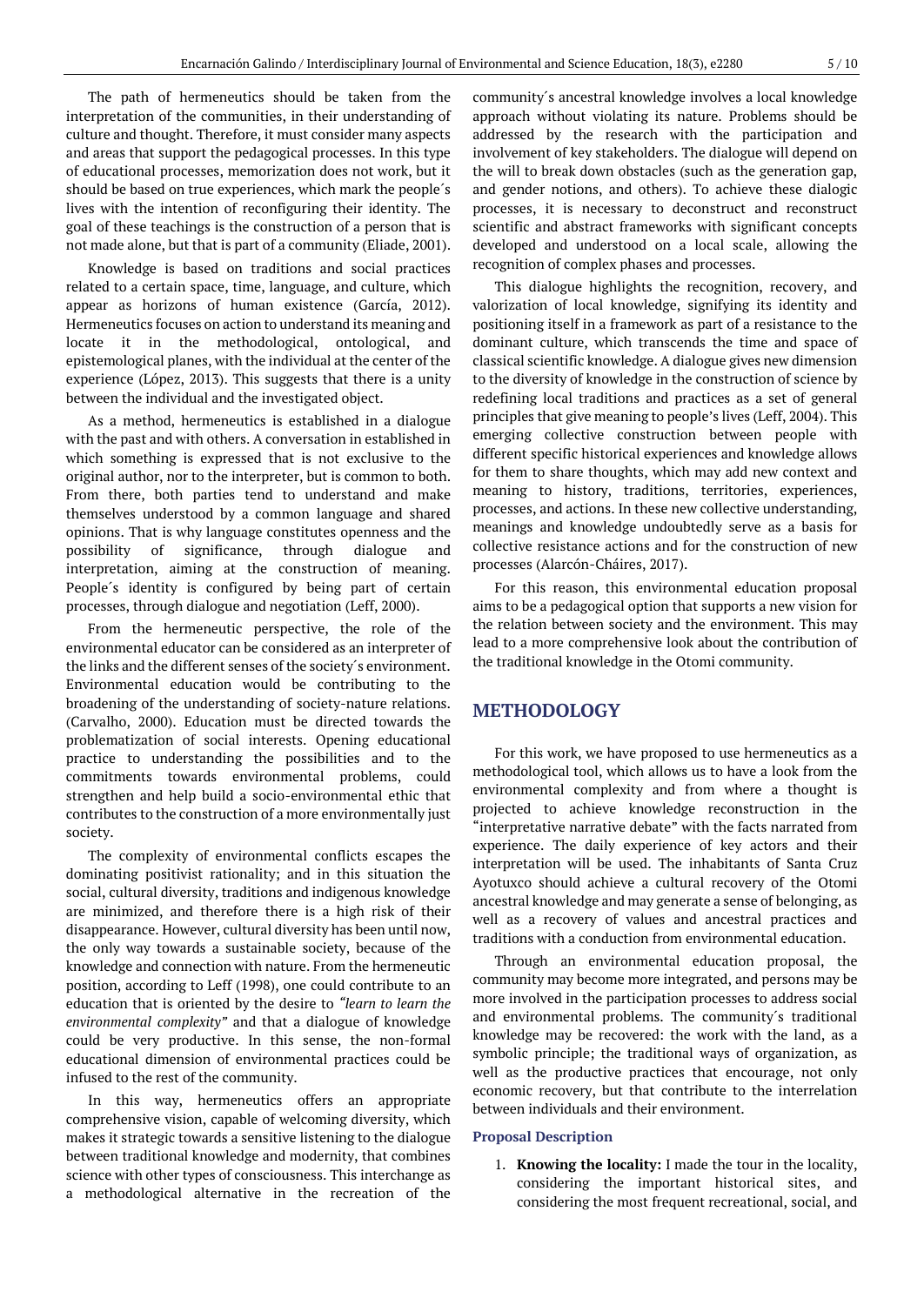religious activities in the community; as well as productive practices and landscapes. This has allowed us to visualize and locate potential participants by the relevance of their activities and links with the community for a subsequent invitation to get involved in the research.

- 2. **Community participation:** In this phase, the inhabitants of Santa Cruz Ayotuxco community were invited to participate in the experience's recovery, so they could share those events that have shaped the town´s history. For this phase, the local authority was contacted, and the commissioner, who represents the community and makes certain decisions concerning the town, was presented with the proposal, gave green light to it, and accepted to get involved. There were also talks with the group in charge of the town´s traditional practices and customs.
- 3. **Information collection:** This stage, considered the longest, is the one that corresponds to fieldwork, where there is direct contact with the different community institutions, as well as the participation of the inhabitants is needed. For the information collection we used formats. One of the fundamental elements were the interviews with the elderly inhabitants, who keep the memories of the past. In this case, it was considered useful to record the histories of those key actors since that information is crucial for a better understanding of the environment. Those life stories can be defined as individual's accounts of their existence over time, but they also reconstruct important events and experiences that should be transmitted. Those stories constitute the narrative of significant relevant events where group relationships were delineated (Aceves, 1996). These life stories are considered a qualitative sample, in the collection of information through field notes and recordings, photos and videos, which allows us to have greater detail on the information.
- 4. **Classification and results:** This stage considered the most important for organization and analysis. It is here where the most relevant aspects are determined, such as taking the essence of each participant in terms of their contribution to the ancestral knowledge. This phase is crucial to understand the community´s environment and forthe development of strategies that motivate its inhabitants to participate and get involved in the environmental and social issues of the place. After collecting all the information, one of the fundamental purposes of the research is the periodic conversations with inhabitants, to create a community of lifelong learning and shared stories and anecdotes as well as to practice some traditional activities.
- 5. **Research dissemination:** This project has relevance for the community, so it is proposed to generate a printed publication where the results are captured and portrayed. This publication will become part of the important documents of Santa Cruz Ayotuxco and will serve for the knowledge of its current inhabitants and for future generations; in addition to the recognition of the territory by the community itself.

# **RESULTS**

#### **Collection of Information from Key Stakeholders**

For the collection of information there were some setbacks that made the program difficult to carry out in scheduled time and form, due to the global contingency caused by SARS-CoV-2, in addition to adjusting to the participants´ agendas, who have various activities, but who gave us their time and shared experiences.

#### **Central Characters of the Otomi Ancestral Knowledge**

The ancestral knowledge has generally been transmitted through language, making memory the most important resource in indigenous people's tradition, and can be transmitted from generation to generation in an oral manner. According to Toledo (2009, p. 70), to carry out a correct appropriation of local resources it has been necessary to have a cognitive system, since each praxis or each material "life" always corresponds to a "symbolic life". For this reason, ancestral knowledge is considered relevant to understand a community´s vision of the world, being a vital knowledge catalogue, which together with language and hermeneutics will be the indispensable elements for its interpretation and understanding.

Mentioned below are some of the key participants, who were selected according to their age, activities, and the positions they occupy in the community:

- 1. **Participant A-76-year woman:** Peasant, owner of a traditional mill and who knows the history of the community as well as traditional knowledge with local medicinal plants.
- 2. **Participant B-70-year man:** Peasant, worker, and community member, recognized for his work in community activities.
- 3. **Participant C-82-year woman:** Farmer, whose life has been dedicated to the countryside. She knows cultivation techniques as well as traditional elaboration of tortillas (traditional food based on corn).
- 4. **Participant D-71-year man:** Peasant, worker, and local community member, involved and recognized for work on community issues.
- 5. **Participant E-74-year man:** Community producer and village commissioner, who has been dedicated for years to community affairs, in addition to collecting information of interest about and for the community.
- 6. **Participant F-68-year man:** Communal landowner in charge of organizing the traditional ball in the town´s festivities.
- 7. **Participant G-72-year man:** Nopal producer and community member, who has greater knowledge on the practices of the town as well as about local history.

Each of the participants shared their own experiences, anecdotes, and knowledge, which are of vital importance for this research and for the purpose of it. Within the life stories of each one, the information that is considered of greatest relevance in the reconstruction of the history of the community was selected, as well as the knowledge related to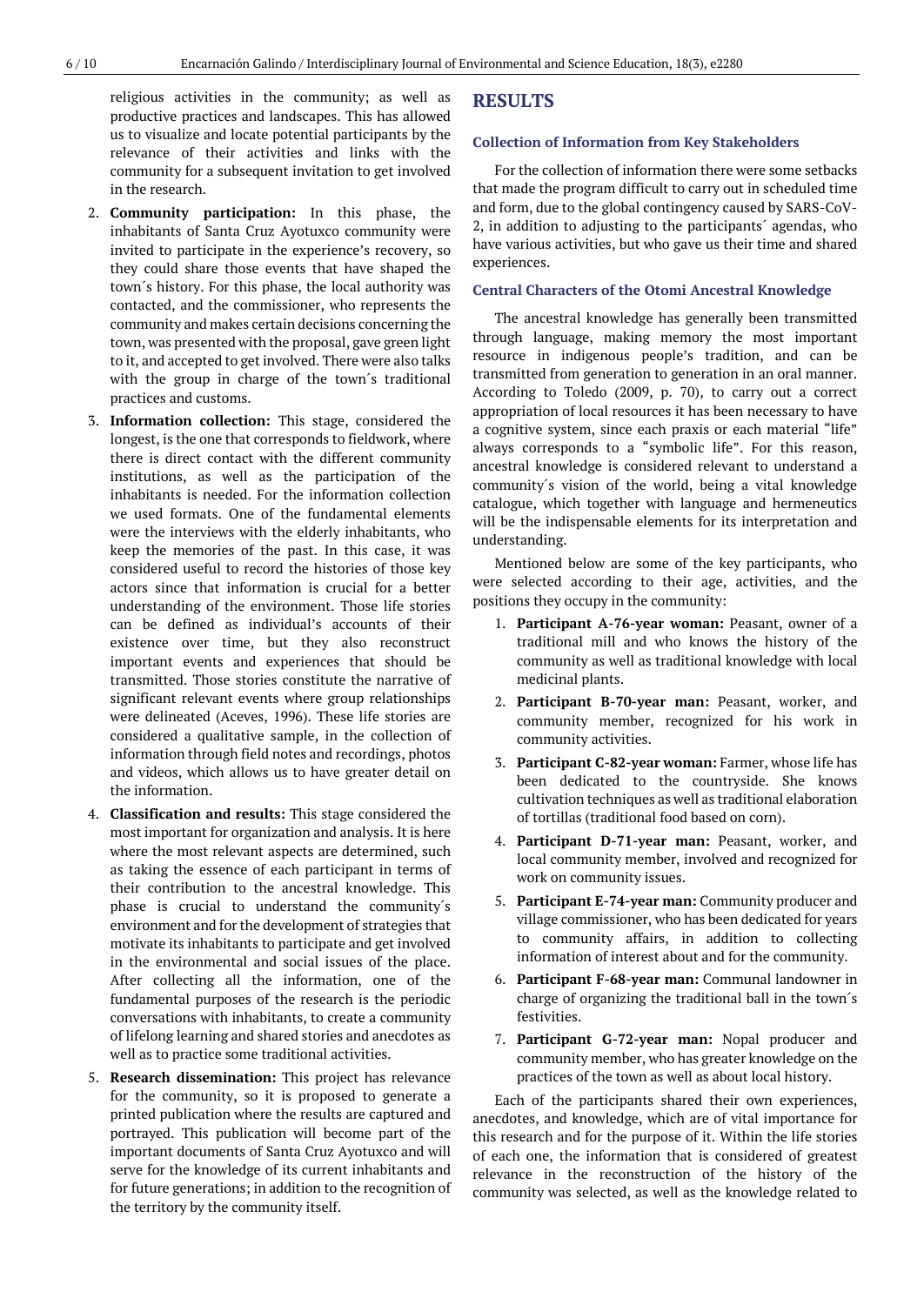the work of the land with symbolic value and tradition that are mostly religious.

For the collection of life stories, a field log was used, and it was the main means of archive; writing down the facts narrated by the participants and recording the activity and actions in time sequence whenever there was an opportunity to approach the key actors. In addition to the field log, audios and videos were used to speed up and have a better collection of information.

To carry out the interviews and collect the life stories, we created a script that would allow us to know important and relevant data about the work´s goals. Each participant has responsibilities and commitments related to the community, so it was necessary to ask for personal information that would identify them, as well as questions related to the place and topics of interest such as their experiences from childhood in the community, what they learned by their elders, the importance they gave to their place of origin, how they perceive their relationship with the environment, the customs, beliefs and traditions that have been followed, and the significant changes that they have seen over time in the community.

# **Elements That Make up the Santa Cruz Ayotuxco Otomi Community, Abrief Current Environmental History**

With the information collected from the participants, it is possible to interpret the stories, and the construction of the history as well as the elements that have built the community:

The community belongs to the Otomi ethnic group. In the territory we may locate centers of religious historical interest, as well as vast tradition and cultural knowledge. The conformation of the locality is also characterized by being related to the tenure of the land. With the agrarian distribution in the region, the town is governed by communal goods. The community has its own history, even with certain elements prevailing that make part of its Otomi identity. Communal life is framed in sacred practices or rituals in which, in addition to worshiping religious catholic images, pilgrimages are made to sacred sites: hills, springs and the deities that inhabit them as part of the cult.

However, although the town still possesses part of that Otomi identity, there are not many records and reports of its history (which has been little documented). That is why the key actors of this research have made their contribution to the collection of information and knowledge of the history of the place. With the contribution of their own photographs and information, the participants have documented the history of the site $^1$ .

Part of what was shared in the interviews were the ways of life in the past. Santa Cruz Ayotuxco community is described as a site rich in biodiversity from which goods were provided for local consumption, a quiet site with people´s unity, by the participation of the vital inhabitants in the community´s decisions and for the benefit of all. Unfortunately, the community vision has been changing over time, modifying the practices to the extent that some have been lost.

# **Features and Practices That Highlighted and Enriched the Community**

## *Traditions*

In the cultural field, family, music, dance, oral tradition, and the system of responsibilities to organize the main religious festivities are considered a fundamental part of the town´s history. Among the responsibilities are "mayordomos, fiscales, cargueros, topiles, rezanderos and cantores", among others, who were considered of great importance in the daily life of the community. The rites and religious worship are considered as fundamental elements for the expression, conservation, and preservation of the identity and personality of this indigenous community. Some of these activities have been carried out through its Otomí Ceremonial Center, which is shared with surrounding towns (Xochicuatla, belonging to the Municipality of Naucalpan). This ceremonial center possesses an extensive cultural and historical heritage.

# *Social organization*

The community still maintains forms of traditional authority, although in decreasing intensity, through instances that regulate the social organization, covering the family, the neighborhood, and the community. The family is the basic unit, followed by the neighborhood and the community. This last one is organized through committees, that are created to give continuity to the most important holidays and to cover the collective demands related to the implementation and maintenance of public services.

## *Economic activity*

The most practiced activity was agriculture, particularly the cultivation of milpa (a multi plant field or orchard to grow corn and other fruit trees), which was the main economic activity in the area; followed by the production of pulque (an alcohol beverage made from a cactus) in addition to the breeding of sheep, pigs, cows, horses, chickens, and rabbits, among others, either for self-consumption or for sale.

#### *Symbolic value of the land*

The settlers were long dedicated to the milpa and used the traditional plowing of the land for the cultivation of corn. The symbolic link that was given to the land was through religion and ritual. Traditionally the sowing was carried out on March 19 in honor of Saint Joseph, reason why they decorated the plowing animals, an event that coincided with the entry of spring, an ideal date for the planting of corn. The process was done through a ritual, to give thanks and obtain a blessed planting, in which complete families participated together and the collective support was noticed with everyone who worked the land.

In this practice, from the children to the elderly, everyone participated in a notorious coexistence and all resources were shared. This act of celebration and contribution towards the land and cultivation, was the way in which the community related to nature, and therefore generated a sense of appropriation to it.

<sup>&</sup>lt;sup>1</sup> In an interview with the Navarrete family, personal communication, May 18, 2020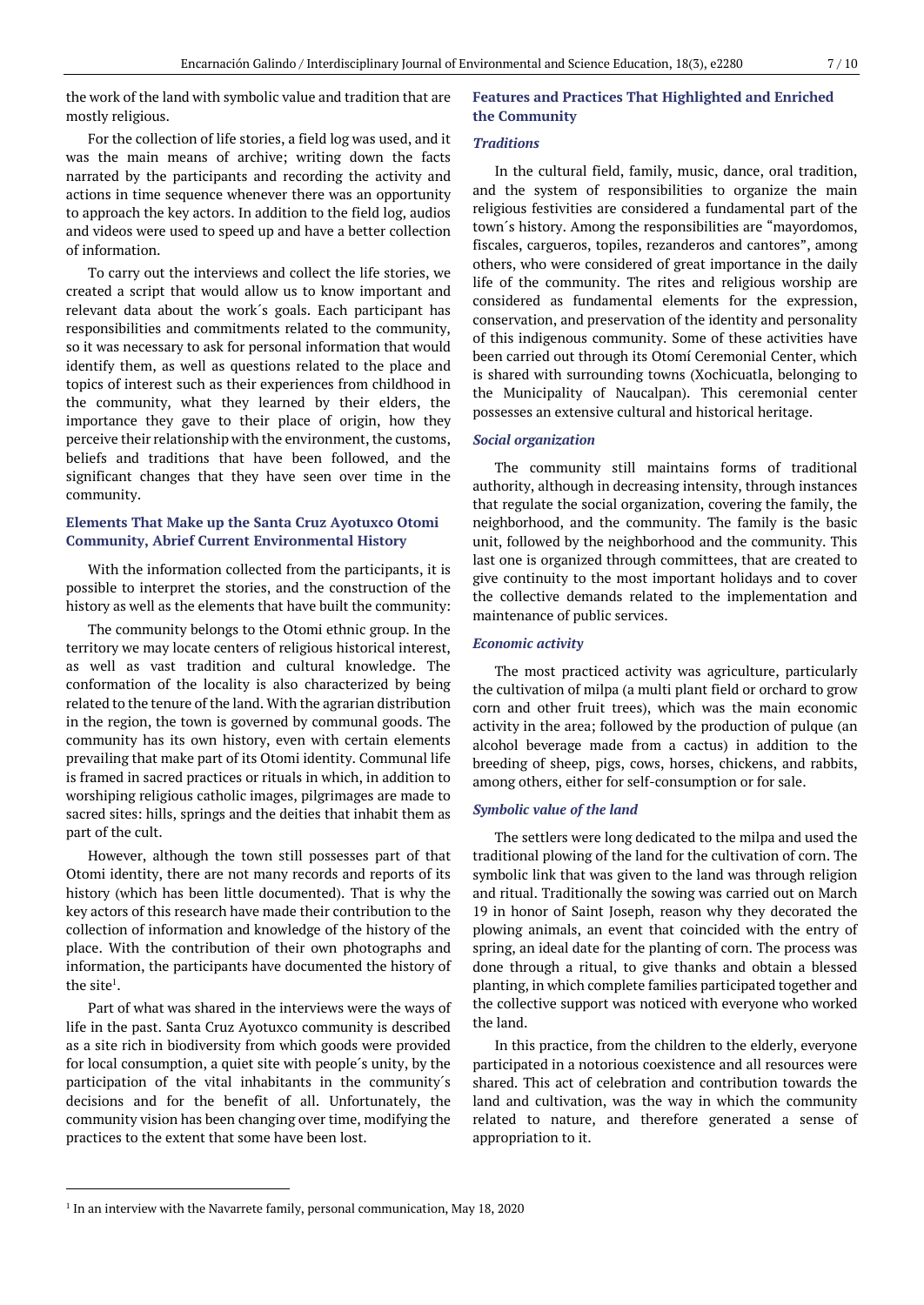Over the years those practices stopped, gradually forgetting this knowledge. The knowledge of traditional agriculture contributes in an important way to the community (not only locally) but worldwide. As described by Toledo (2009),

> "Although very few attempts have been made to evaluate the contribution of the traditional sector to the survival of the entire species, the figures indicate that this portion of humanity still supplies significant volumes of food, raw materials, water and other satisfiers to the rest of the world."

Another of the most practiced activities, followed by the milpa, was the production, distribution, and sale of pulque in the so-called pulquerías, spaces that served as an economic sector, meeting point and coexistence for the inhabitants after the local workdays. As described above, all these activities were part of the essence of the place, of which there are few that prevail and others, unfortunately, are no longer practiced. What becomes evident as a result is the disinterest of the inhabitants towards their own community.

## **Towards the Construction of a Learning Community**

As part and result of this research, the aim is to build a learning community, which can be permanent, and that transmits, replicates, and serves as support to the Santa Cruz Ayotuxco community in the linking and understanding of their environment, through environmental education. As it has been stated, through environmental education the community may recover its traditional knowledge. It is necessary to consider education as a key element because it is part of the development of the subject. This education includes the individuals in society through socialization; where opinions, moral practices, national or professional traditions, collective opinions of all kinds constitute the social being (Durkheim, 1975).

Environmental education is fundamental in the consolidation of these communities since it manifests a constant need to look for new educational spaces, in which we work with the elements and relationships between the subjects and the natural environment. Having a point of view from the individual, where the formative skills allow the understanding and management of the cultural elements to modify and change their environment. This gives education an innovative possibility that allows the formation to mature and draws educational goals. In this case the traditional knowledge should be appropriated by the inhabitants of the community and create attitudes of change towards the place where they live, reconstructing the relationship between human and nature.

To achieve this kind of education, local group talks are fundamental as a means to advance towards the final purpose of this work, which is to maintain a learning community where traditional knowledge, environmental education and the interest and participation of the inhabitants allows them to recover ancestral knowledge that may become lost and find better ways to coexist with other members of the community and with the territory. The consolidation of a learning community only occurs through time and constant work.

# **DISCUSSION**

According to result obtained, it can be seen that environmental history is important in understanding the relationship human being has with his environment and how it has been modified by himself over time; in addition to the various forms in which the nature appropriation has been given in a positive and negative way.

For this reason, the reconstruction of the past history of the community under study gives way to reflection on the past, present and future of its environmental complexity. This environmental history reconstruction considers relevant aspects, such as the colonization process in the community, the local exploitation resources over time and also considers the ancestral knowledge and traditions that are part of their identity.

In this way, the environmental history reconstruction contributes and reaffirms that identity origin and also understands of its disappearance causes. The historical importance of this reconstruction is inform to the community how this identity reaffirmation is linked to the origin and therefore forms part of its configuration and how it is affected by current environmental and social problems. But also how it can be done to face these problems in the environment reflection and valorization.

# **CONCLUSIONS**

Achieving a recovery of the ancestral knowledge of the Santa Cruz Ayotuxco Otomi community, will allow its inhabitants to reconnect and generate a sense of belonging with their environment by adopting values, reflect and get involved in the socio-environmental issues of the community.

Through experiences, the community may also recover the local festive traditions and community work, in addition to the symbolic value of the land as a way of interrelating between individuals and the territory. Achieving the construction and organization of a learning community through environmental education will serve as support for the reflection, participation, and action of its inhabitants towards the resolution, improvement, and conservation of the environment.

Therefore, this work aims to be a pedagogical option that supports a new vision of the relationship between society and the environment, that generates a comprehensive look at the contribution of the traditional knowledge of the Otomi community.

The formation and permanence of learning communities will frame the purposes of environmental education, in achieving community education, integral formation and the socialization of the individual through the experiences and daily practices, learning from the past experiences of the indigenous people. This contributes to the revitalization of culture and the maintenance of a sense of belonging; as well as deepening and strengthening traditions as a mechanism for the transmission of culture.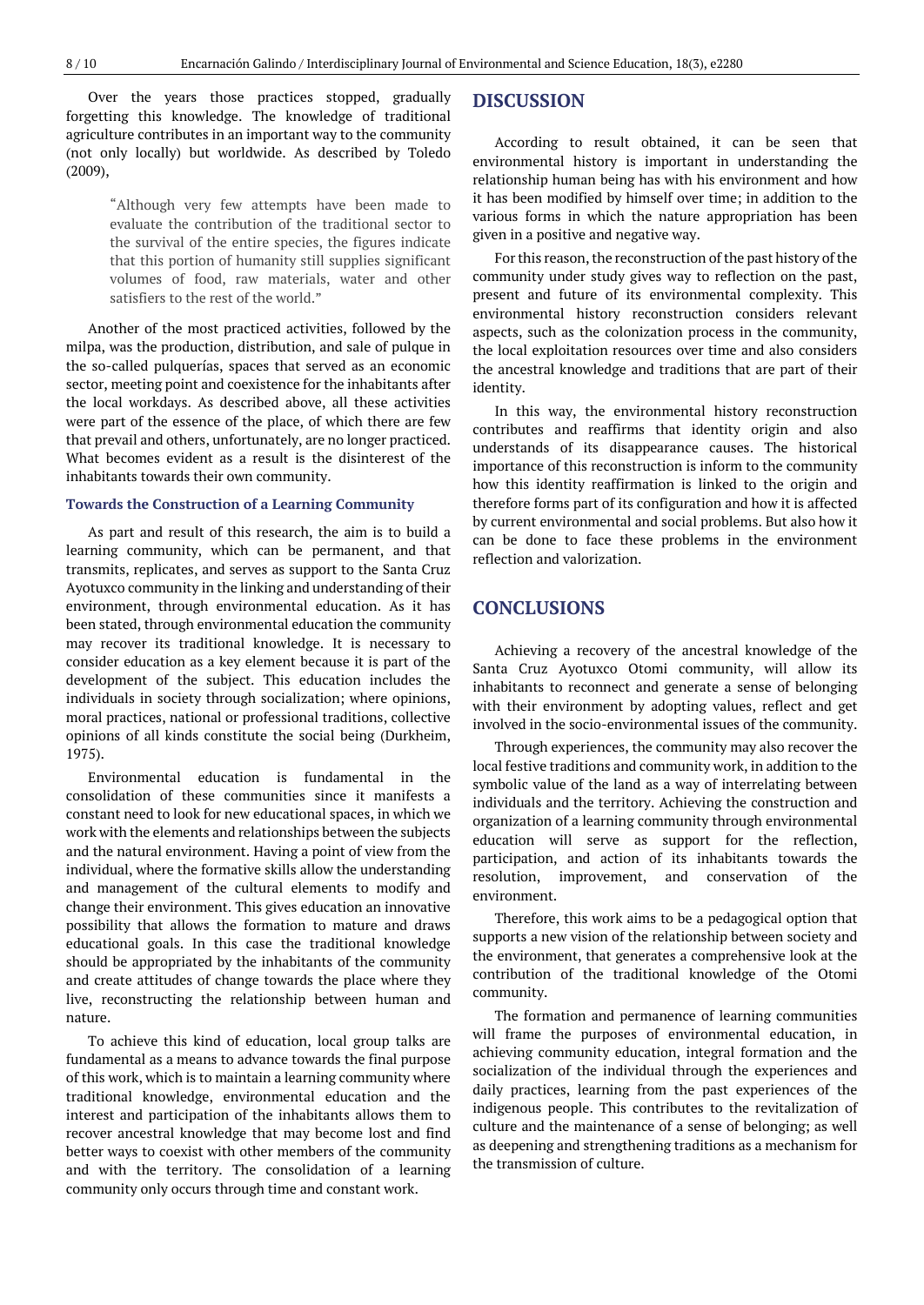**Funding:** No external funding is received for this article. **Declaration of interest:** The author declares that there are no competing interests.

**Ethics approval and consent to participate:** Not applicable. **Availability of data and materials:** All data generated or analyzed during this study are available for sharing when appropriate request is directed to corresponding author.

# **REFERENCES**

- Aceves, L. (1996). *Historia oral e historias de vida* [*Oral history and life stories*]. CIESAS. [http://repositorio.ciesas.edu.mx/](http://repositorio.ciesas.edu.mx/bitstream/handle/123456789/65/D24.pdf?sequence=1&isAllowed=y) [bitstream/handle/123456789/65/D24.pdf?sequence=1&is](http://repositorio.ciesas.edu.mx/bitstream/handle/123456789/65/D24.pdf?sequence=1&isAllowed=y) [Allowed=y](http://repositorio.ciesas.edu.mx/bitstream/handle/123456789/65/D24.pdf?sequence=1&isAllowed=y)
- AHMH. (1871). *Archivo Histórico del Municipio de Huixquilucan* [*Historical Archive of the Municipality of Huixquilucan*]. Eclesiástico.
- Alarcón-Cháires, P. (2017). *Epistemologías otras: Conocimientos y saberes locales desde el pensamiento complejo* [Other epistemologies: Knowledge and local wisdom from complex thinking]. Tsíntani, AC/ITES, UNAM. [https://www.academia.edu/39636716/EPISTEMOL](https://www.academia.edu/39636716/EPISTEMOLOG%C3%8DAS_OTRAS_Conocimientos_y_saberes_locales_desde_el_pensamiento_complejo) OG%C3%8DAS\_OTRAS\_Conocimientos\_y\_saberes\_locales desde el pensamiento complejo
- Batalla, G. B. (2004). Pensar nuestra cultura [Think about our culture]. *Patrimonio Cultural Inmaterial, 2004*, 117-133. [http://www.ustatunja.edu.co/cong/images/curso/PENSAR](http://www.ustatunja.edu.co/cong/images/curso/PENSAR_NUESTRA_CULTURA.PDF) [\\_NUESTRA\\_CULTURA.PDF](http://www.ustatunja.edu.co/cong/images/curso/PENSAR_NUESTRA_CULTURA.PDF)
- Beuchot, M. (2009). *Tratado de hermenéutica analógica* [*Treatise on analogical hermeneutics*]. UNAM.
- Beuchot, M. (2013). *Perfiles escenciales de la hermenéutica* [*Essential profiles of hermeneutics*]. UNAM.
- Carvalho, I. C. M. (2000). Los sentidos de lo "ambiental": La contribución de la hermenéutica a la pedagogía de la complejidad [The meanings of the environment: The contribution of hermeneutics to the pedagogy of complexity]. In E. Leff (Ed.), *La complejidad ambiental* [*Environmental complexity*] (pp. 7-53). Siglo XXI Editores. [https://nanopdf.com/download/carvalhopdf\\_pdf](https://nanopdf.com/download/carvalhopdf_pdf)
- Ceballos, G., List, R., Garduño, G., Cano, R. L., Quintanar, M. J. M., Collado, E., & Roman, J. E. S. (2009). *Diversidad biológica del Estado de México, estudio de estado* [*Biological diversity of the State of Mexico, state study*]. Colección Mayor. [https://biblioteca.semarnat.gob.mx/janium/Docu](https://biblioteca.semarnat.gob.mx/janium/Documentos/Ciga/Libros2011/EEB_EDOMEX_baja.pdf) [mentos/Ciga/Libros2011/EEB\\_EDOMEX\\_baja.pdf](https://biblioteca.semarnat.gob.mx/janium/Documentos/Ciga/Libros2011/EEB_EDOMEX_baja.pdf)
- Dávila, I. (2009, 9 September). Enfrentamiento por construcción de autopista Toluca-Naucalpan [Confrontation over the construction of the Toluca-Naucalpan highway]. *La Jornada.* [https://www.jornada.](https://www.jornada.com.mx/ultimas/estados/2019/09/09/enfrentamiento-por-construccion-de-autopista-toluca-naucalpan-5317.html) [com.mx/ultimas/estados/2019/09/09/enfrentamiento-por](https://www.jornada.com.mx/ultimas/estados/2019/09/09/enfrentamiento-por-construccion-de-autopista-toluca-naucalpan-5317.html)[construccion-de-autopista-toluca-naucalpan-5317.html](https://www.jornada.com.mx/ultimas/estados/2019/09/09/enfrentamiento-por-construccion-de-autopista-toluca-naucalpan-5317.html)
- Durkheim, E. (1975). *Educación y sociedad* [*Education and society*]. Ediciones Península. [https://www.planetade](https://www.planetadelibros.com/libros_contenido_extra/28/27793_Educacion%2520y%2520sociologia.pdf) [libros.com/libros\\_contenido\\_extra/28/27793\\_Educacion%2](https://www.planetadelibros.com/libros_contenido_extra/28/27793_Educacion%2520y%2520sociologia.pdf) [520y%2520sociologia.pdf](https://www.planetadelibros.com/libros_contenido_extra/28/27793_Educacion%2520y%2520sociologia.pdf)
- Eliade, M. (2001). *Nacimiento y renacimiento: El significado de la iniciación en la cultura humana* [*Birth and rebirth: The meaning of initiation in human culture*]. Editorial Kairós.
- Enríquez, L. A. (2011). *Pueblos urbanos, identidad, ciudadanía y territorio en la Ciudad de México* [*Urban peoples, identity, citizenship and territory in Mexico City*]. CEIICH/UNAM.
- Estermann, J. (1998). *Filosofía Andina: Estudio intercultural de la sabiduría autóctona Andina* [*Andean philosophy: Intercultural study of indigenous Andean wisdom*]. Abya Yala.
- García, A. M. (2012). *Filosofía de la educación: Cuestiones de hoy y siempre* [*Philosophy of education: Issues of today and always*]. Narcea, S. A. de Ediciones [Narcea, S.A. of Editions]. [https://revistadepedagogia.org/informaciones/](https://revistadepedagogia.org/informaciones/filosofia-de-la-educacion-cuestiones-de-hoy-y-de-siempre/) [filosofia-de-la-educacion-cuestiones-de-hoy-y-de](https://revistadepedagogia.org/informaciones/filosofia-de-la-educacion-cuestiones-de-hoy-y-de-siempre/)[siempre/](https://revistadepedagogia.org/informaciones/filosofia-de-la-educacion-cuestiones-de-hoy-y-de-siempre/)
- Gomez, A. V. (2014). *Aspectos epistemológicos, hermenéuticos y políticos de la diversidad cultural* [*Epistemological, hermeneutical and political aspects of cultural diversity*]. UNAM.
- Grondin, J. (2002). *Introducción a la hermenéutica filosófica* [*Introduction to philosophical hermeneutics*]. Herder.
- Korsbaek, L. (1996). *Introducción al sistema de cargos* [*Introduction to the fee system*]. Universidad Autónoma del Estado de México [Autonomous Mexico State University].
- Leff, E. (1998). *Saber ambiental: Sustentabilidad, racionalidad, complejidad, poder* [*Environmental knowledge: Sustainability, rationality, complexity, power*]. Siglo XXI Editores. [https://bibliodarq.files.wordpress.com/2014/12/](https://bibliodarq.files.wordpress.com/2014/12/leff-e-saber-ambiental-sustentabilidad-racionalidad-complejidad-poder.pdf) [leff-e-saber-ambiental-sustentabilidad-racionalidad](https://bibliodarq.files.wordpress.com/2014/12/leff-e-saber-ambiental-sustentabilidad-racionalidad-complejidad-poder.pdf)[complejidad-poder.pdf](https://bibliodarq.files.wordpress.com/2014/12/leff-e-saber-ambiental-sustentabilidad-racionalidad-complejidad-poder.pdf)
- Leff, E. (2000). *La complejidad ambiental* [*Environmental complexity*]. Siglo XXI Editores.
- Leff, E. (2001). *Vetas y vertientes de la historia ambiental Latinoamericana: Una nota metodológica y epistemológica* [*Seams and slopes of Latin American environmental history: A methodological and epistemological note*] [Paper presentation]. The International Symposium on Environmental History, The Xalapa Institute of Ecology, Mexico. [https://www.scielo.br/j/vh/a/pXjHPVthP5ypXkzn](https://www.scielo.br/j/vh/a/pXjHPVthP5ypXkznMwd7C4s/?lang=es) [Mwd7C4s/?lang=es](https://www.scielo.br/j/vh/a/pXjHPVthP5ypXkznMwd7C4s/?lang=es)
- Leff, E. (2004). Racionalidad ambiental y diálogo de saberes: Significancia y sentido en la construcción de un futuro sustentable [Environmental rationality and dialogue of knowledge: Significance and meaning in the construction of a sustainable future]. *POLIS Revista Latinoamericana, 7*, 1-35. <https://doi.org/10.5380/dma.v7i0.3042>
- López, L. (2013). La hermenéutica y sus implicaciones en el proceso educativo [Hermeneutics and its implications in the educational process]. *Sophia, Colección de Filosofía de la Educación*, *15*, 85-101. [https://doi.org/10.17163/soph.n15.](https://doi.org/10.17163/soph.n15.2013.02) [2013.02](https://doi.org/10.17163/soph.n15.2013.02)
- Portal, M. A. (2013). El desarrollo urbano y su impacto en los pueblos originarios en la Ciudad de México [Urban development and its impact on native peoples in Mexico City]. *Alteridades*, 23(46), 53-64. <https://www.redalyc.org/pdf/747/74730577005.pdf>